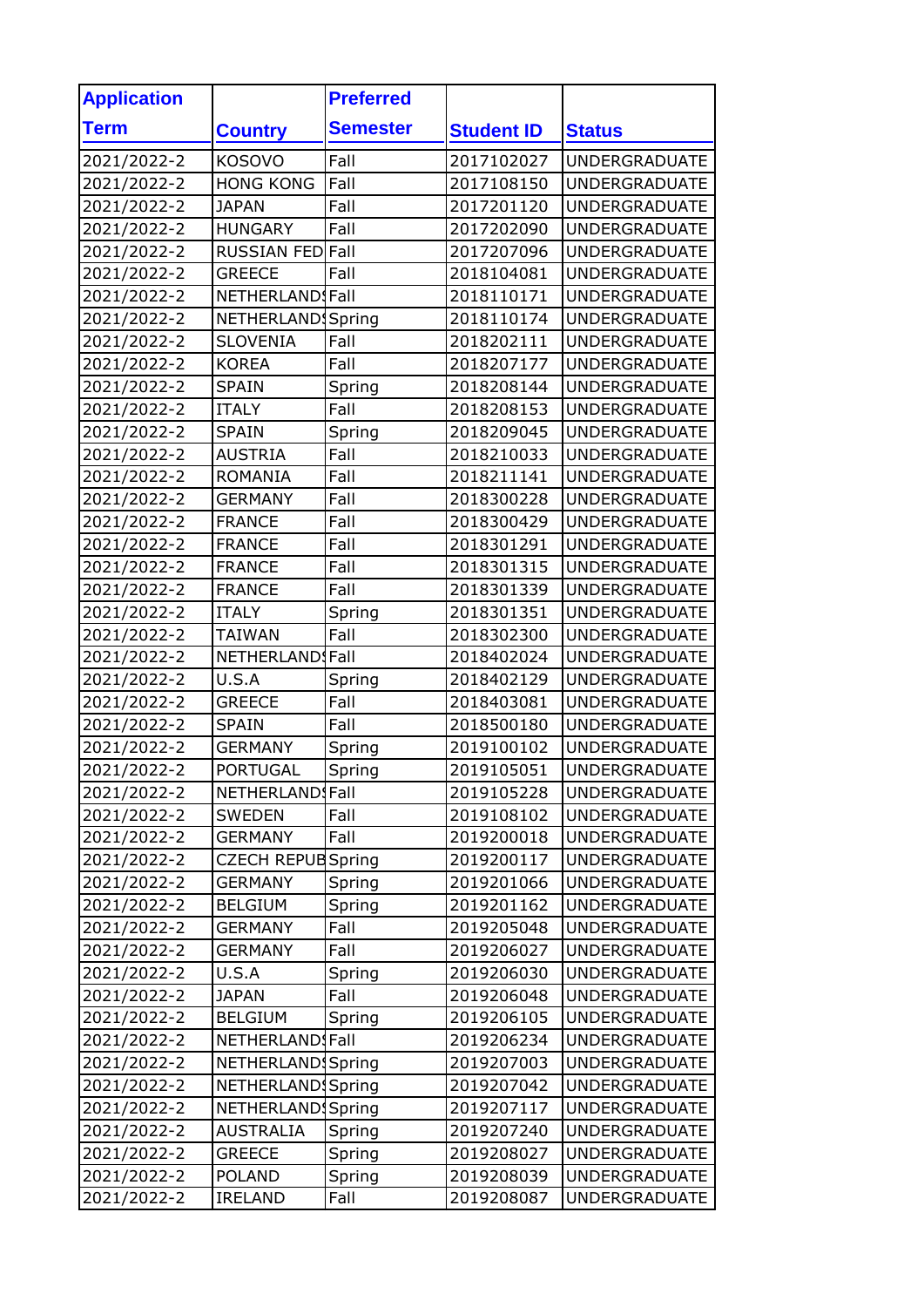| 2021/2022-2 | U.S.A                     | Spring | 2019208093 | <b>UNDERGRADUATE</b> |
|-------------|---------------------------|--------|------------|----------------------|
| 2021/2022-2 | <b>GREECE</b>             | Spring | 2019209111 | <b>UNDERGRADUATE</b> |
| 2021/2022-2 | <b>GERMANY</b>            | Fall   | 2019209180 | <b>UNDERGRADUATE</b> |
| 2021/2022-2 | <b>SWITZERLANI</b> Spring |        | 2019210090 | <b>UNDERGRADUATE</b> |
| 2021/2022-2 | <b>GERMANY</b>            | Fall   | 2019211030 | <b>UNDERGRADUATE</b> |
| 2021/2022-2 | <b>GREECE</b>             | Spring | 2019211045 | <b>UNDERGRADUATE</b> |
| 2021/2022-2 | <b>ITALY</b>              | Fall   | 2019300177 | <b>UNDERGRADUATE</b> |
| 2021/2022-2 | NETHERLAND!               | Spring | 2019300267 | <b>UNDERGRADUATE</b> |
| 2021/2022-2 | <b>FRANCE</b>             | Spring | 2019301003 | <b>UNDERGRADUATE</b> |
| 2021/2022-2 | <b>FRANCE</b>             | Spring | 2019301006 | <b>UNDERGRADUATE</b> |
| 2021/2022-2 | NETHERLAND                | Spring | 2019301087 | <b>UNDERGRADUATE</b> |
| 2021/2022-2 | SPAIN                     | Spring | 2019301099 | <b>UNDERGRADUATE</b> |
| 2021/2022-2 | RUSSIAN FED Spring        |        | 2019301231 | <b>UNDERGRADUATE</b> |
| 2021/2022-2 | <b>AUSTRALIA</b>          | Spring | 2019301255 | <b>UNDERGRADUATE</b> |
| 2021/2022-2 | <b>FRANCE</b>             | Spring | 2019301276 | <b>UNDERGRADUATE</b> |
| 2021/2022-2 | <b>TURKEY</b>             | Fall   | 2019301285 | <b>UNDERGRADUATE</b> |
| 2021/2022-2 | U.S.A                     | Spring | 2019302045 | <b>UNDERGRADUATE</b> |
| 2021/2022-2 | SLOVAK REPU               | Spring | 2019302051 | <b>UNDERGRADUATE</b> |
| 2021/2022-2 | U.S.A                     | Fall   | 2019302144 | <b>UNDERGRADUATE</b> |
| 2021/2022-2 | <b>SLOVAK REPU</b>        | Spring | 2019302219 | <b>UNDERGRADUATE</b> |
| 2021/2022-2 | <b>JAPAN</b>              | Spring | 2019400009 | <b>UNDERGRADUATE</b> |
| 2021/2022-2 | <b>FINLAND</b>            | Spring | 2019400078 | <b>UNDERGRADUATE</b> |
| 2021/2022-2 | <b>AUSTRALIA</b>          | Fall   | 2019401066 | <b>UNDERGRADUATE</b> |
| 2021/2022-2 | <b>FRANCE</b>             | Spring | 2019402000 | <b>UNDERGRADUATE</b> |
| 2021/2022-2 | U.S.A                     | Spring | 2019402063 | <b>UNDERGRADUATE</b> |
| 2021/2022-2 | TAIWAN                    | Fall   | 2019402129 | <b>UNDERGRADUATE</b> |
| 2021/2022-2 | <b>ITALY</b>              | Spring | 2019402189 | <b>UNDERGRADUATE</b> |
| 2021/2022-2 | <b>HONG KONG</b>          | Spring | 2019404018 | <b>UNDERGRADUATE</b> |
| 2021/2022-2 | U.S.A                     | Spring | 2019405111 | <b>UNDERGRADUATE</b> |
| 2021/2022-2 | U.S.A                     | Spring | 2019500174 | <b>UNDERGRADUATE</b> |
| 2021/2022-2 | U.S.A                     | Spring | 2019501168 | <b>UNDERGRADUATE</b> |
| 2021/2022-2 | <b>DENMARK</b>            | Spring | 2020202252 | <b>UNDERGRADUATE</b> |
| 2021/2022-2 | <b>GERMANY</b>            | Fall   | 2020203174 | <b>UNDERGRADUATE</b> |
| 2021/2022-2 | JAPAN                     | Spring | 2020205144 | <b>UNDERGRADUATE</b> |
| 2021/2022-2 | UNITED KING Spring        |        | 2020208078 | <b>UNDERGRADUATE</b> |
| 2021/2022-2 | UNITED KING Fall          |        | 2020209159 | <b>UNDERGRADUATE</b> |
| 2021/2022-2 | <b>GREECE</b>             | Fall   | 2020209207 | <b>UNDERGRADUATE</b> |
| 2021/2022-2 | <b>CZECH REPUB Spring</b> |        | 2020211057 | <b>UNDERGRADUATE</b> |
| 2021/2022-2 | U.S.A                     | Spring | 2020211093 | <b>UNDERGRADUATE</b> |
| 2021/2022-2 | <b>CZECH REPUB Spring</b> |        | 2020211120 | <b>UNDERGRADUATE</b> |
| 2021/2022-2 | <b>GERMANY</b>            | Spring | 2020400129 | <b>UNDERGRADUATE</b> |
| 2021/2022-2 | <b>FINLAND</b>            | Spring | 2020400351 | <b>UNDERGRADUATE</b> |
| 2021/2022-2 | CANADA                    | Spring | 2020402072 | <b>UNDERGRADUATE</b> |
| 2021/2022-2 | <b>FRANCE</b>             | Spring | 2020402246 | <b>UNDERGRADUATE</b> |
| 2021/2022-2 | <b>BELGIUM</b>            | Fall   | 2020745000 | <b>MASTER</b>        |
| 2021/2022-2 | GERMANY                   | Spring | 2021206255 | <b>UNDERGRADUATE</b> |
| 2021/2022-2 | <b>ITALY</b>              | Spring | 2021209225 | <b>UNDERGRADUATE</b> |
| 2021/2022-2 | GERMANY                   | Spring | 2021400330 | <b>UNDERGRADUATE</b> |
| 2021/2022-2 | FINLAND                   | Spring | 2021401291 | <b>UNDERGRADUATE</b> |
| 2021/2022-2 | <b>FINLAND</b>            | Fall   | 2021700042 | <b>MASTER</b>        |